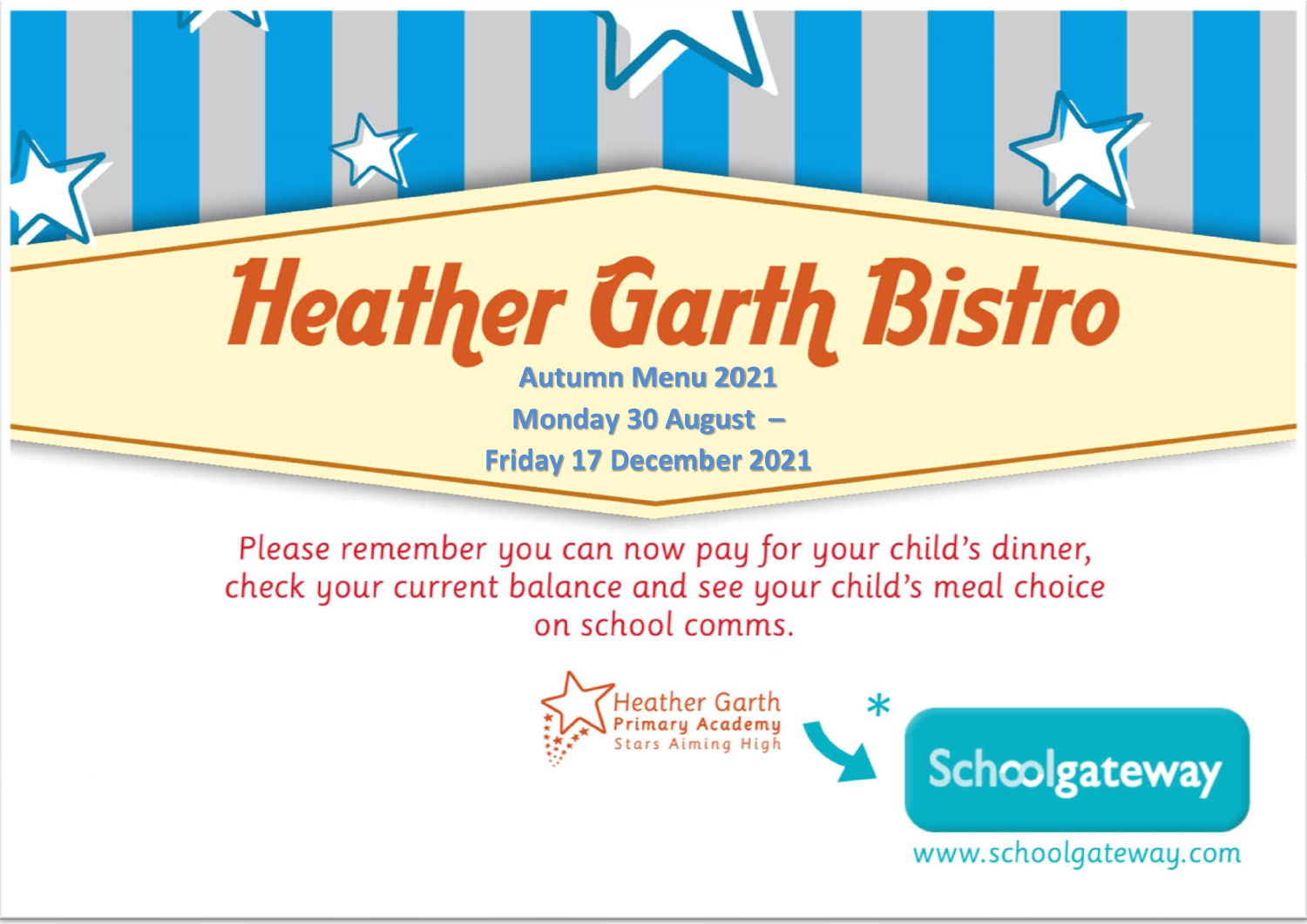

## *Heather Garth Bistro Menu Week 1*

*Week commencing 30 August, 20 September, 11 October, 1 & 22 November and 13 December 2021*

| Week 1           | <b>Monday</b>                                                                             | <b>Tuesday</b>                                                        | Wednesday                                                              | <b>Thursday</b>                                                               | <b>Friday</b>                                                           |  |
|------------------|-------------------------------------------------------------------------------------------|-----------------------------------------------------------------------|------------------------------------------------------------------------|-------------------------------------------------------------------------------|-------------------------------------------------------------------------|--|
| <b>Option 1</b>  | Toad in the Hole<br>served with<br><b>Mashed Potatoes</b>                                 | All Day Breakfast                                                     | <b>Turkey Meatballs</b><br>in Tomato Sauce<br>served with<br>Pasta     | Roast Pork &<br>Yorkshire Pudding<br>served with<br><b>Mashed Potatoes</b>    | Fillet of Fish<br>served with<br>Chips                                  |  |
| <b>Option 2</b>  | <b>Savoury Quorn Mince</b><br>in Yorkshire Pudding<br>served with<br><b>Mashed Potato</b> | <b>Macaroni Cheese</b><br>served with<br><b>Crusty Bread</b>          | Cowboy Pie<br>(Quorn Sausage &<br>Beans topped with<br>Cheesy Mash     | Vegetarian Bolognese<br>served with<br>Pasta                                  |                                                                         |  |
| <b>Lite Bite</b> | Jacket Potato<br>with Assorted Fillings<br>including<br>Beans & Sausage                   | Jacket Potato<br>with Assorted Fillings<br>including<br>Cheese & Tuna | Jacket Potato<br>with Assorted Fillings<br>including<br>Cheese & Beans | Jacket Potato<br>with Assorted Fillings<br>including<br>Vegetarian Bolognaise | Jacket Potato<br>with Assorted Fillings<br>including<br>Tuna & Coleslaw |  |
| <b>Veggies</b>   | Carrots<br>Broccoli                                                                       | <b>Beans</b><br>Tomatoes                                              | Sweetcorn<br>Garden Peas                                               | Seasonal Cabbage<br><b>Baby Carrots</b>                                       | <b>Baked Beans</b><br><b>Mushy Peas</b>                                 |  |
| <b>Dessert</b>   | Iced Sponge<br>with Strawberry<br>Custard                                                 | <b>Home Made Cookies</b>                                              | Chocolate Sponge<br>& Custard                                          | Raspberry Buns                                                                | Rice Krispie Treat                                                      |  |
| <b>Drinks</b>    | Jugs of fresh water on each table every day                                               |                                                                       |                                                                        |                                                                               |                                                                         |  |
| <b>Daily</b>     | Self-Serve salad Bar, Yoghurts, Cheese and Crackers and Fruit Pots                        |                                                                       |                                                                        |                                                                               |                                                                         |  |

*May we remind you of our school meals debt policy: -*

*If your child orders a school meal, you MUST pay in advance. A school meal costs £2.00 per day (£10.00 per week).*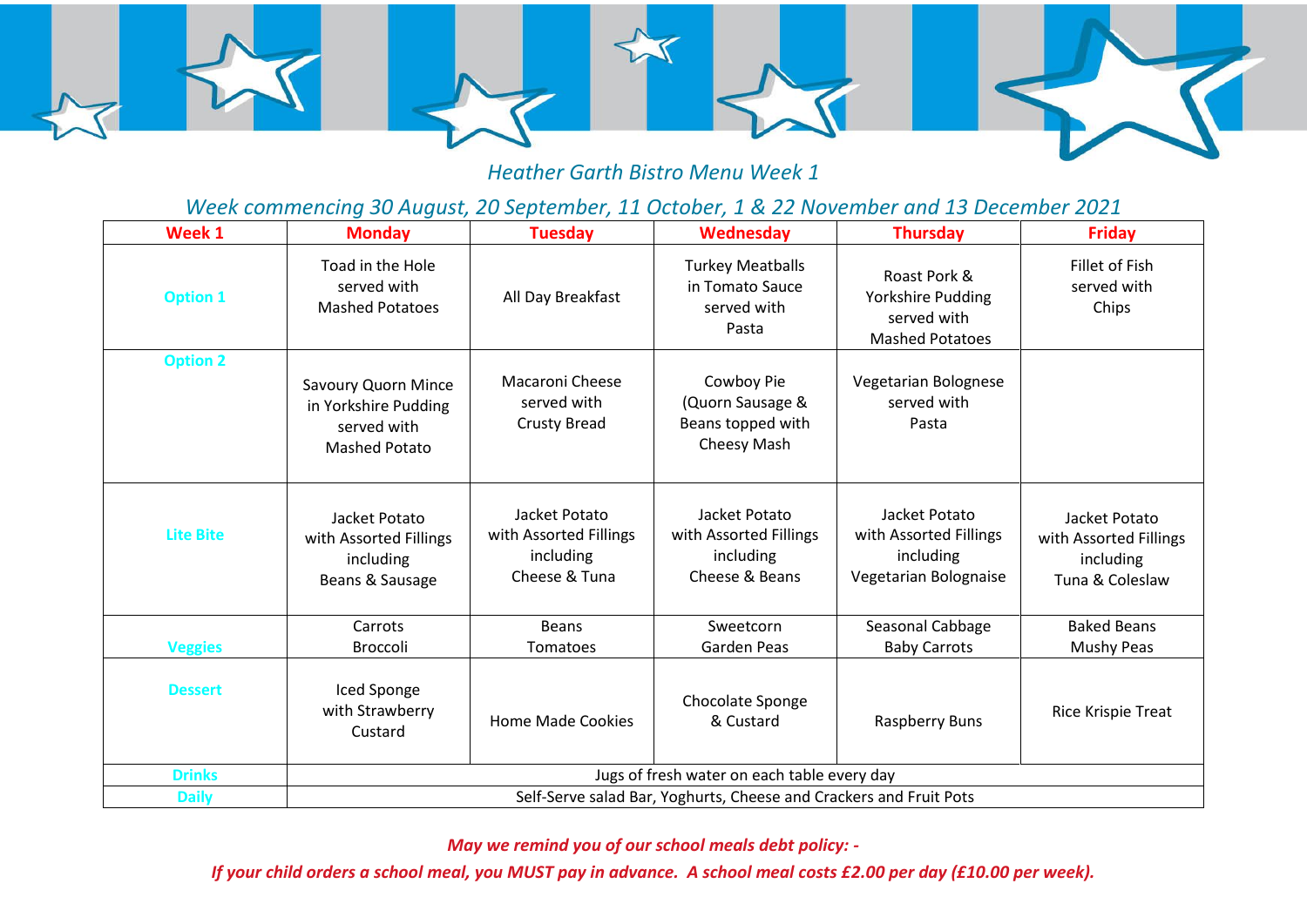

*Heather Garth Bistro Menu Week 2*

## *Week commencing 6 & 27 September, 18 October, 8 & 29 November 2021*

| Week <sub>2</sub> | <b>Monday</b>                                                                         | <b>Tuesday</b>                                                            | <b>Wednesday</b>                                                        | <b>Thursday</b>                                                    | <b>Friday</b>                                                          |  |
|-------------------|---------------------------------------------------------------------------------------|---------------------------------------------------------------------------|-------------------------------------------------------------------------|--------------------------------------------------------------------|------------------------------------------------------------------------|--|
| <b>Option 1</b>   | Roast Chicken Fillet &<br>Yorkshire Pudding<br>served with<br><b>Creamed Potatoes</b> | Cottage Pie                                                               | Chicken Korma<br>served with<br>Rice & Naan Bread                       | Minced Beef &<br>Vegetable Stew<br>served with<br><b>Dumplings</b> | <b>Fish Fingers</b><br>served with<br>Chips                            |  |
| <b>Option 2</b>   | Quorn Sausage Toad in<br>the Hole<br>served with<br><b>Mashed Potato</b>              | <b>Cheese Whirls</b><br>served with<br>Wedges                             | Creamy Tomato Pasta<br>served with<br><b>Garlic Bread Slice</b>         | Vegetable Pattie<br>served with<br>Wedges                          |                                                                        |  |
| <b>Lite Bite</b>  | Jacket Potato<br>with Assorted Fillings<br>including<br>Tuna & Sweetcorn              | Jacket Potato<br>with Assorted Fillings<br>including<br>Cheese & Coleslaw | Jacket Potato<br>with Assorted Fillings<br>including<br>Beans & Sausage | Jacket Potato<br>with Assorted Fillings<br>including<br>Tuna Mayo  | Jacket Potato<br>with Assorted Fillings<br>including<br>Cheese & Beans |  |
|                   | <b>Fresh Carrot Batons</b>                                                            | <b>Broccoli</b>                                                           | <b>Mixed Vegetables</b>                                                 |                                                                    | <b>Baked Beans</b>                                                     |  |
| <b>Veggies</b>    | Cabbage                                                                               | Carrots                                                                   |                                                                         |                                                                    | Garden Peas                                                            |  |
| <b>Dessert</b>    | <b>Decorated Iced Buns</b>                                                            | Rocky Road                                                                | Jam Feathered Sponge<br>& Custard                                       | Jelly & Ice Cream                                                  | Chocolate Chip Tray<br><b>Bake with Chocolate</b><br>Custard           |  |
| <b>Drinks</b>     | Jugs of fresh water on each table everyday                                            |                                                                           |                                                                         |                                                                    |                                                                        |  |
| <b>Daily</b>      | Self-Serve salad Bar, Yoghurts, Cheese and Crackers and Fruit Pots                    |                                                                           |                                                                         |                                                                    |                                                                        |  |

*Your child's dinner account MUST ALWAYS BE IN CREDIT and never in arrears.* 

*It is your responsibility to check your child's dinner account on* 

*a regular basis and to ensure that it has sufficient funds on for any meals ordered.*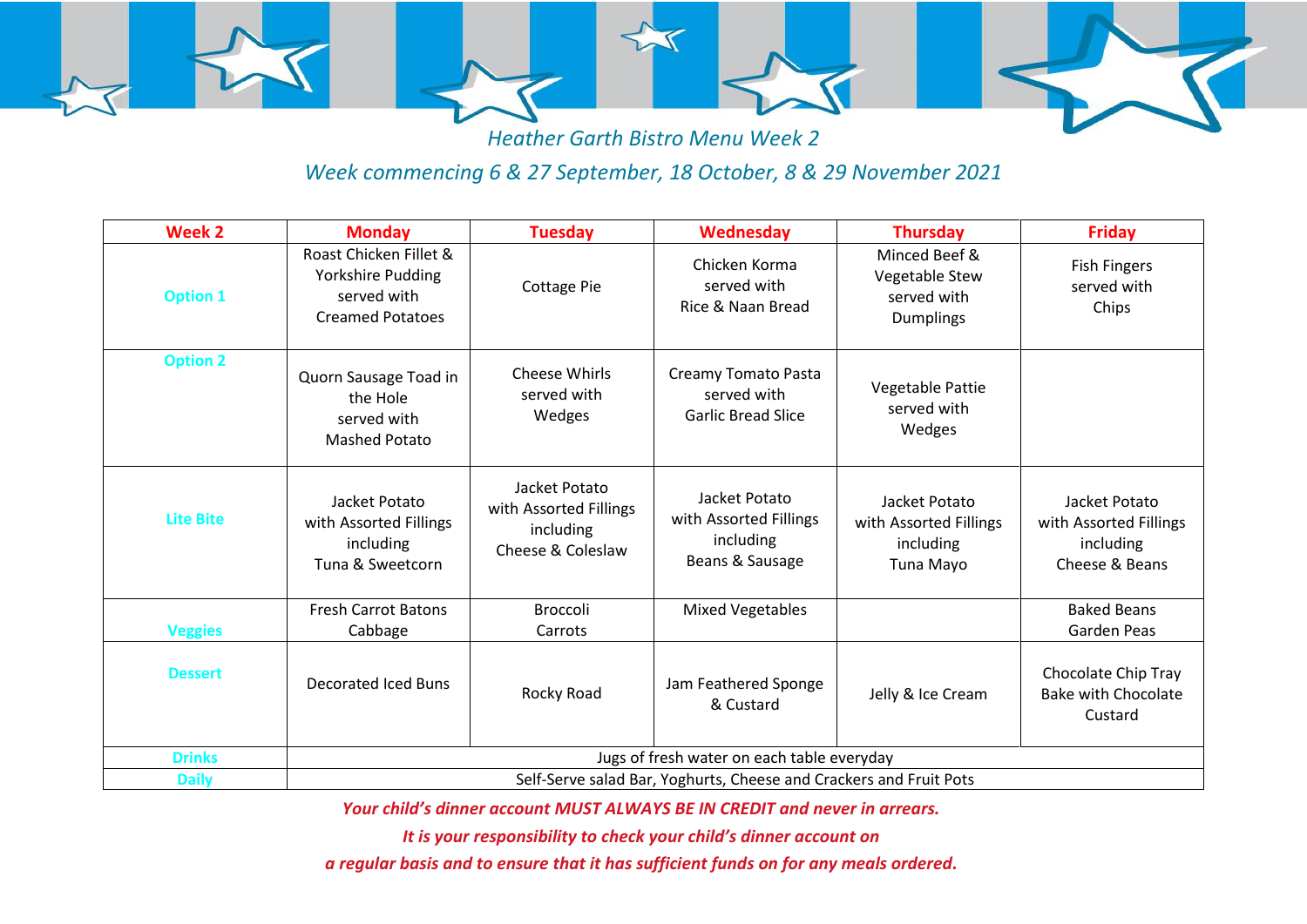

*Heather Garth Bistro Menu Week 3*

## *Week commencing 13 September, 4 October, 15 November and 6 December 2021*

| Week 3           | <b>Monday</b>                                                             | <b>Tuesday</b>                                                               | <b>Wednesday</b>                                                                 | <b>Thursday</b>                                                                 | <b>Friday</b>                                                          |  |
|------------------|---------------------------------------------------------------------------|------------------------------------------------------------------------------|----------------------------------------------------------------------------------|---------------------------------------------------------------------------------|------------------------------------------------------------------------|--|
| <b>Option 1</b>  | Margherita Pizza Slices<br>served with<br>Skin on Wedges                  | Roast Gammon &<br>Yorkshire Pudding<br>served with<br><b>Mashed Potatoes</b> | Pasta Bolognaise<br>served with<br><b>Garlic Bread</b>                           | Beef & Potato Pie                                                               | <b>Fish Cake</b><br>served with<br>Chips                               |  |
| <b>Option 2</b>  |                                                                           | Cowboy Pie<br>(Quorn Sausage &<br>Beans topped with<br>Cheesy Mash           | Cheese & Tomato<br>Panini<br>served with<br>Jacket Wedges                        | Vegetarian Bolognese<br><b>Bake</b><br>served with<br><b>Garlic Bread Slice</b> |                                                                        |  |
| <b>Lite Bite</b> | Jacket Potato<br>with Assorted Fillings<br>including<br>Cheese & Coleslaw | Jacket Potato<br>with Assorted Fillings<br>including<br>Cheese & Beans       | Jacket Potato<br>with Assorted Fillings<br>including<br>Tuna Mayo &<br>Sweetcorn | Jacket Potato<br>with Assorted Fillings<br>including<br>Spaghetti Hoops         | Jacket Potato<br>with Assorted Fillings<br>including<br>Cheese & Beans |  |
| <b>Veggies</b>   | Spaghetti Hoops                                                           | Cabbage<br>Carrots                                                           | <b>Mixed Vegetables</b>                                                          | <b>Broccoli</b><br>Carrots                                                      | <b>Baked Beans</b><br><b>Mushy Peas</b>                                |  |
| <b>Dessert</b>   | Chocolate Iced Sponge<br>with Custard                                     | Home Made Ginger<br>Cookies with Ice Cream                                   | Lemon Sponge<br>& Custard                                                        | <b>Chocolate Crunch</b>                                                         | Scones & Jam                                                           |  |
| <b>Drinks</b>    | Jugs of fresh water on each table everyday                                |                                                                              |                                                                                  |                                                                                 |                                                                        |  |
| <b>Daily</b>     | Self-Serve salad Bar, Yoghurts, Cheese and Crackers and Fruit Pots        |                                                                              |                                                                                  |                                                                                 |                                                                        |  |

*We follow these guidelines very strictly and would appreciate your co-operation.*

*All food costs come out of the school budget, and therefore, any debt has to be covered from money that would normally be spent on your child's* 

*education.*